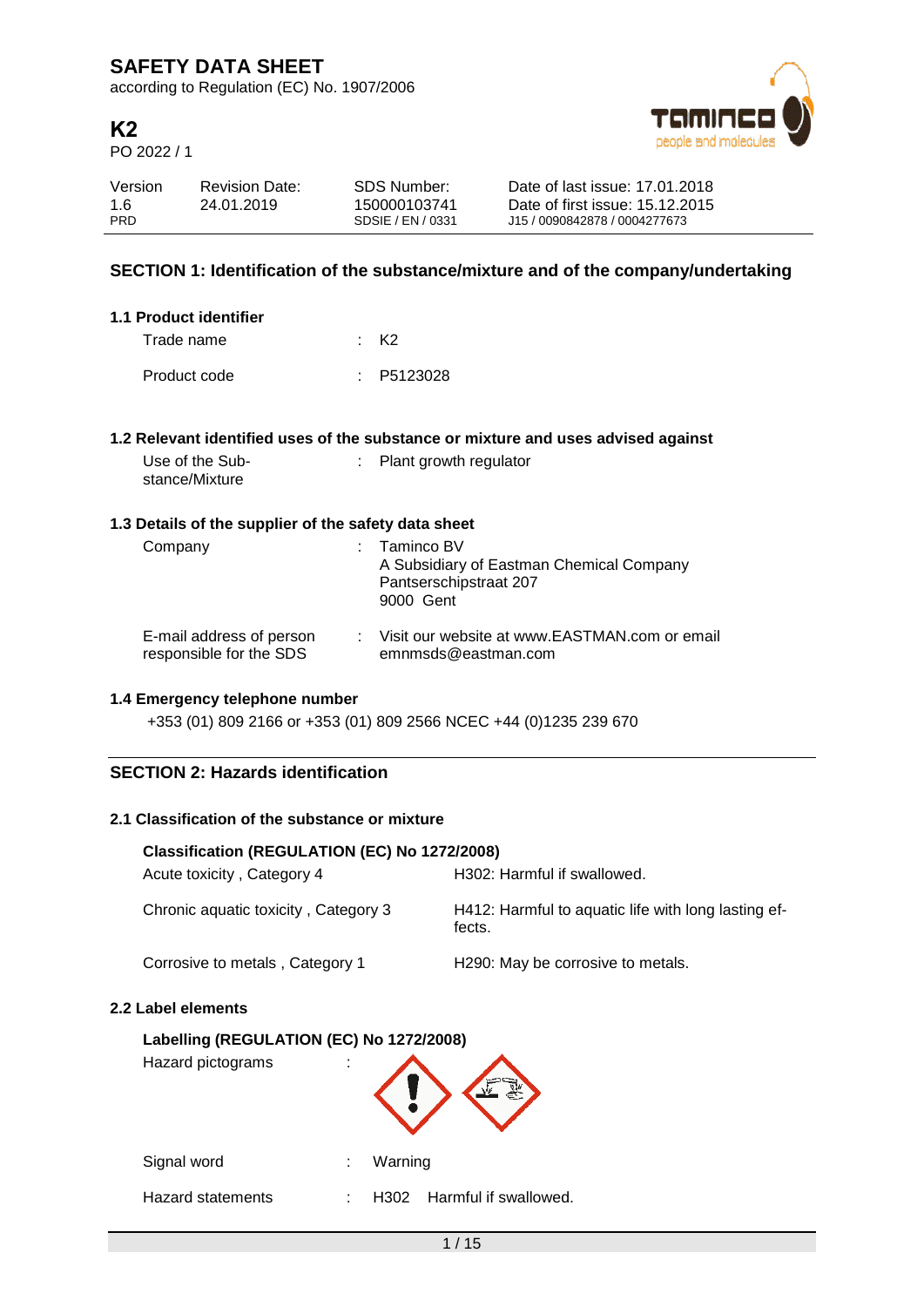according to Regulation (EC) No. 1907/2006

| K2          |  |
|-------------|--|
| PO 2022 / 1 |  |



| Version<br>1.6<br><b>PRD</b>             | <b>Revision Date:</b><br>24.01.2019 |                 | <b>SDS Number:</b><br>150000103741<br>SDSIE / EN / 0331                                                                                                        |  | Date of last issue: 17.01.2018<br>Date of first issue: 15.12.2015<br>J15 / 0090842878 / 0004277673 |
|------------------------------------------|-------------------------------------|-----------------|----------------------------------------------------------------------------------------------------------------------------------------------------------------|--|----------------------------------------------------------------------------------------------------|
|                                          |                                     |                 | H412<br>H290                                                                                                                                                   |  | Harmful to aquatic life with long lasting effects.<br>May be corrosive to metals.                  |
| Supplemental Hazard<br><b>Statements</b> |                                     | ÷               | EUH401                                                                                                                                                         |  | To avoid risks to human health and the<br>environment, comply with the instructions for use.       |
|                                          |                                     | SP <sub>1</sub> | its container                                                                                                                                                  |  | Do not contaminate water with the product or                                                       |
| Precautionary statements                 |                                     | $\blacksquare$  | Response:<br>P301 + P312 IF SWALLOWED: Call a POISON CENTER or<br>doctor/ physician if you feel unwell.<br>Absorb spillage to prevent material damage.<br>P390 |  |                                                                                                    |
|                                          |                                     |                 | Disposal:<br>P501<br>disposal plant.                                                                                                                           |  | Dispose of contents/container to an approved waste                                                 |

Hazardous components which must be listed on the label: Chloromequat chloride

# **2.3 Other hazards**

This substance/mixture contains no components considered to be either persistent, bioaccumulative and toxic (PBT), or very persistent and very bioaccumulative (vPvB) at levels of 0.1% or higher.

# **SECTION 3: Composition/information on ingredients**

### **3.2 Mixtures**

### **Components**

| Chemical name                     | CAS-No.<br>EC-No.<br>Index-No.<br>Registration number | Classification                           | Concentration<br>(% w/w) |
|-----------------------------------|-------------------------------------------------------|------------------------------------------|--------------------------|
| C6-12-(Alkyl)alcohol, ethoxylated | 68439-45-2                                            | Acute Tox. 4; H302<br>Eye Dam. 1; H318   | $>= 4 - 5 = 7$           |
| Chloromequat chloride             | 999-81-5<br>213-666-4<br>007-003-00-6                 | Acute Tox. 4; H302<br>Acute Tox. 4; H312 | $>= 50 - 50 = 60$        |

For explanation of abbreviations see section 16.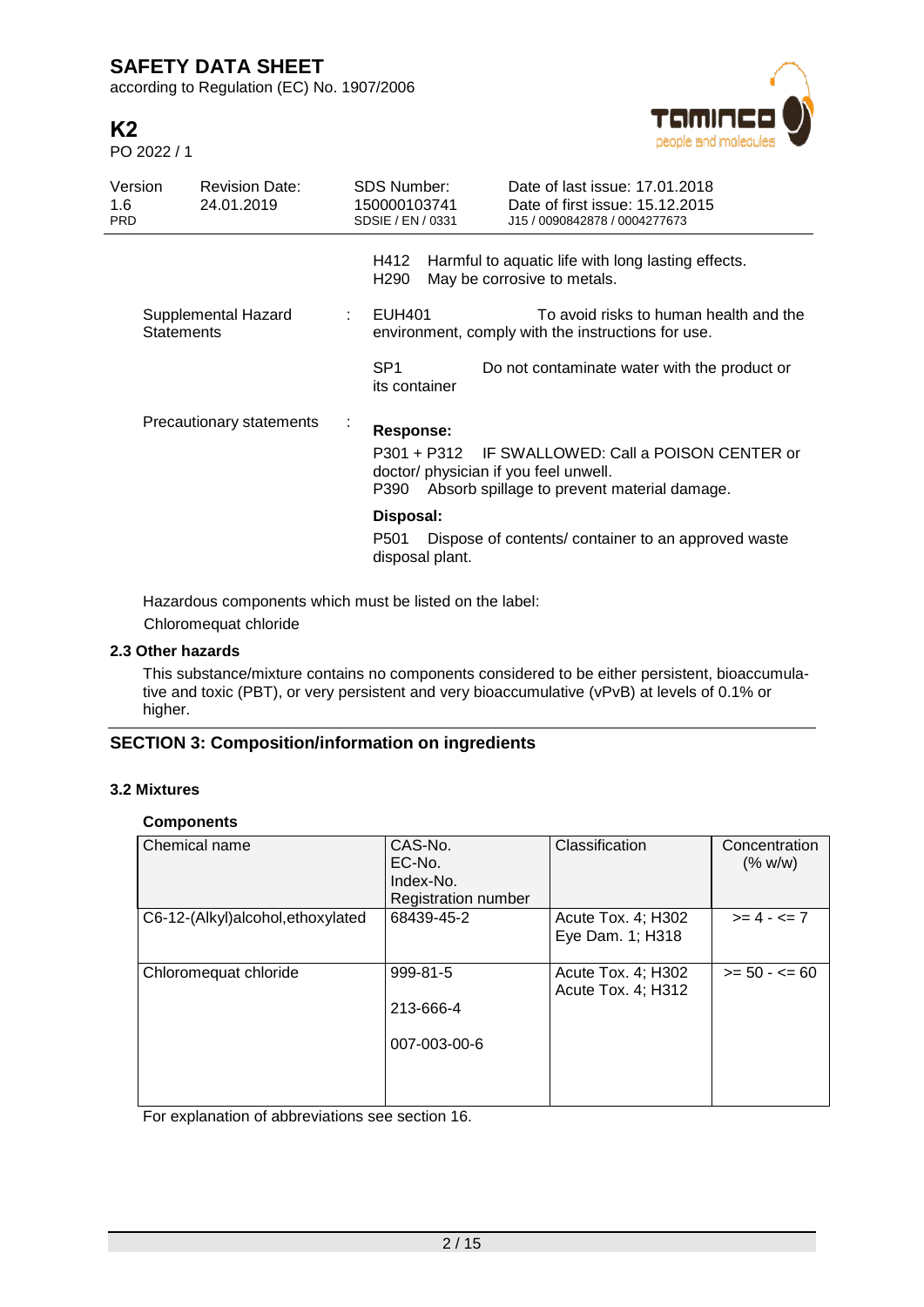according to Regulation (EC) No. 1907/2006

# **K2**

PO 2022 / 1



| Version    | <b>Revision Date:</b> | SDS Number:       | Date of last issue: 17.01.2018  |
|------------|-----------------------|-------------------|---------------------------------|
| 1.6        | 24.01.2019            | 150000103741      | Date of first issue: 15.12.2015 |
| <b>PRD</b> |                       | SDSIF / FN / 0331 | J15 / 0090842878 / 0004277673   |

# **SECTION 4: First aid measures**

## **4.1 Description of first aid measures**

| If inhaled                                                     | $:$ Remove to fresh air.<br>If not breathing, give artificial respiration.<br>If breathing is difficult, give oxygen.<br>Get medical attention if symptoms occur.                       |  |  |
|----------------------------------------------------------------|-----------------------------------------------------------------------------------------------------------------------------------------------------------------------------------------|--|--|
| In case of skin contact                                        | : Wash off immediately with plenty of water for at least 15<br>minutes.<br>Take off all contaminated clothing immediately.<br>Get medical attention immediately if irritation persists. |  |  |
| In case of eye contact                                         | : Rinse immediately with plenty of water for at least 15 minutes.<br>Get medical attention if symptoms occur.                                                                           |  |  |
| If swallowed                                                   | Seek medical advice.                                                                                                                                                                    |  |  |
| .2 Most important symptoms and effects, both acute and delayed |                                                                                                                                                                                         |  |  |

### **4.2 Most important symptoms and effects, both acute and delayed**

| Symptoms | $:$ sweating     |
|----------|------------------|
|          | <b>Dizziness</b> |
|          | Headache         |

## **4.3 Indication of any immediate medical attention and special treatment needed**

| Treatment | Treat symptomatically. |
|-----------|------------------------|
|           |                        |

# **SECTION 5: Firefighting measures**

## **5.1 Extinguishing media**

| Suitable extinguishing media : Carbon dioxide (CO2) | Dry chemical<br>Water spray                                                                      |
|-----------------------------------------------------|--------------------------------------------------------------------------------------------------|
| Unsuitable extinguishing<br>media                   | : Do not use a solid water stream as it may scatter and spread<br>fire.<br>Do NOT use water jet. |

# **5.2 Special hazards arising from the substance or mixture**

| Specific hazards during fire-<br>fighting            | Thermal decomposition can lead to release of irritating gases<br>and vapours. |
|------------------------------------------------------|-------------------------------------------------------------------------------|
| Hazardous combustion prod- : Carbon monoxide<br>ucts | Nitrogen oxides (NOx)                                                         |

## **5.3 Advice for firefighters**

| Special protective equipment | Wear an approved positive pressure self-contained breathing |
|------------------------------|-------------------------------------------------------------|
| for firefighters             | apparatus in addition to standard fire fighting gear.       |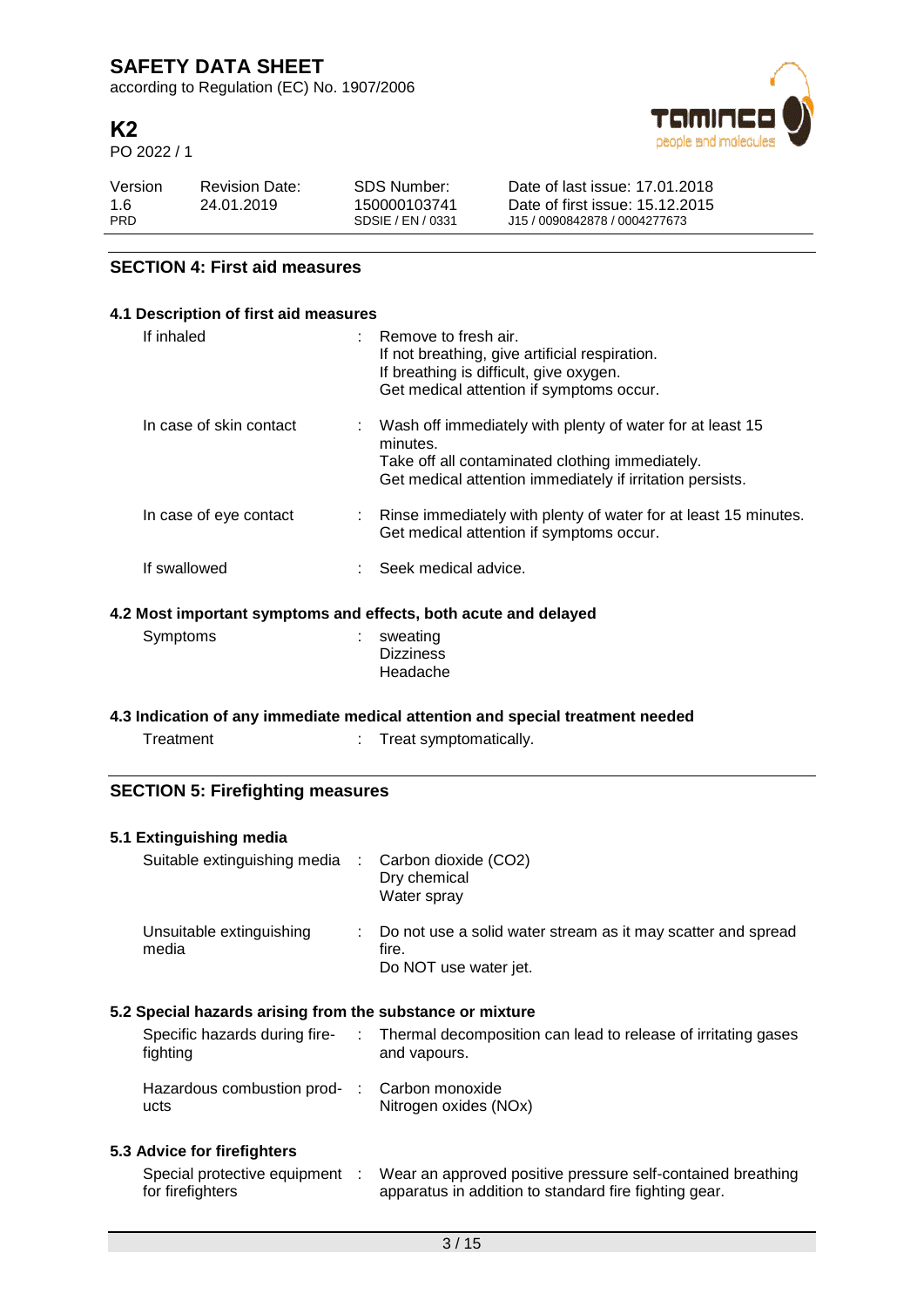according to Regulation (EC) No. 1907/2006

# **K2**

PO 2022 / 1



| Version<br>1.6<br><b>PRD</b> | <b>Revision Date:</b><br>24.01.2019                      |  | <b>SDS Number:</b><br>150000103741<br>SDSIE / EN / 0331                                                                                   | Date of last issue: 17.01.2018<br>Date of first issue: 15.12.2015<br>J15 / 0090842878 / 0004277673                                                                                                                                                                                                  |  |  |  |
|------------------------------|----------------------------------------------------------|--|-------------------------------------------------------------------------------------------------------------------------------------------|-----------------------------------------------------------------------------------------------------------------------------------------------------------------------------------------------------------------------------------------------------------------------------------------------------|--|--|--|
| Further information          |                                                          |  | None known.                                                                                                                               |                                                                                                                                                                                                                                                                                                     |  |  |  |
|                              | <b>SECTION 6: Accidental release measures</b>            |  |                                                                                                                                           |                                                                                                                                                                                                                                                                                                     |  |  |  |
|                              |                                                          |  |                                                                                                                                           | 6.1 Personal precautions, protective equipment and emergency procedures                                                                                                                                                                                                                             |  |  |  |
|                              | Personal precautions                                     |  | : Wear appropriate personal protective equipment.<br>Local authorities should be advised if significant spillages<br>cannot be contained. |                                                                                                                                                                                                                                                                                                     |  |  |  |
|                              | <b>6.2 Environmental precautions</b>                     |  |                                                                                                                                           |                                                                                                                                                                                                                                                                                                     |  |  |  |
| Environmental precautions    |                                                          |  | Avoid release to the environment.                                                                                                         |                                                                                                                                                                                                                                                                                                     |  |  |  |
|                              |                                                          |  | Do not contaminate water.                                                                                                                 |                                                                                                                                                                                                                                                                                                     |  |  |  |
|                              | 6.3 Methods and material for containment and cleaning up |  |                                                                                                                                           |                                                                                                                                                                                                                                                                                                     |  |  |  |
|                              | Methods for cleaning up                                  |  | tainer for disposal.                                                                                                                      | Sweep up or vacuum up spillage and collect in suitable con-<br>Contain spillage, soak up with non-combustible absorbent<br>material, (e.g. sand, earth, diatomaceous earth, vermiculite)<br>and transfer to a container for disposal according to local /<br>national regulations (see section 13). |  |  |  |

# **6.4 Reference to other sections**

For personal protection see section 8., For disposal considerations see section 13.

# **SECTION 7: Handling and storage**

| 7.1 Precautions for safe handling                                |    |                                                                                                   |
|------------------------------------------------------------------|----|---------------------------------------------------------------------------------------------------|
| Advice on safe handling                                          | ÷. | Avoid contact with skin, eyes and clothing.<br>Do not swallow.<br>Wash thoroughly after handling. |
| Advice on protection against : None known.<br>fire and explosion |    |                                                                                                   |
| Hygiene measures                                                 |    | : Handle in accordance with good industrial hygiene and safety<br>practice.                       |
| 7.2 Conditions for safe storage, including any incompatibilities |    |                                                                                                   |
| Requirements for storage<br>areas and containers                 |    | $\therefore$ Keep tightly closed.                                                                 |

# **7.3 Specific end use(s)**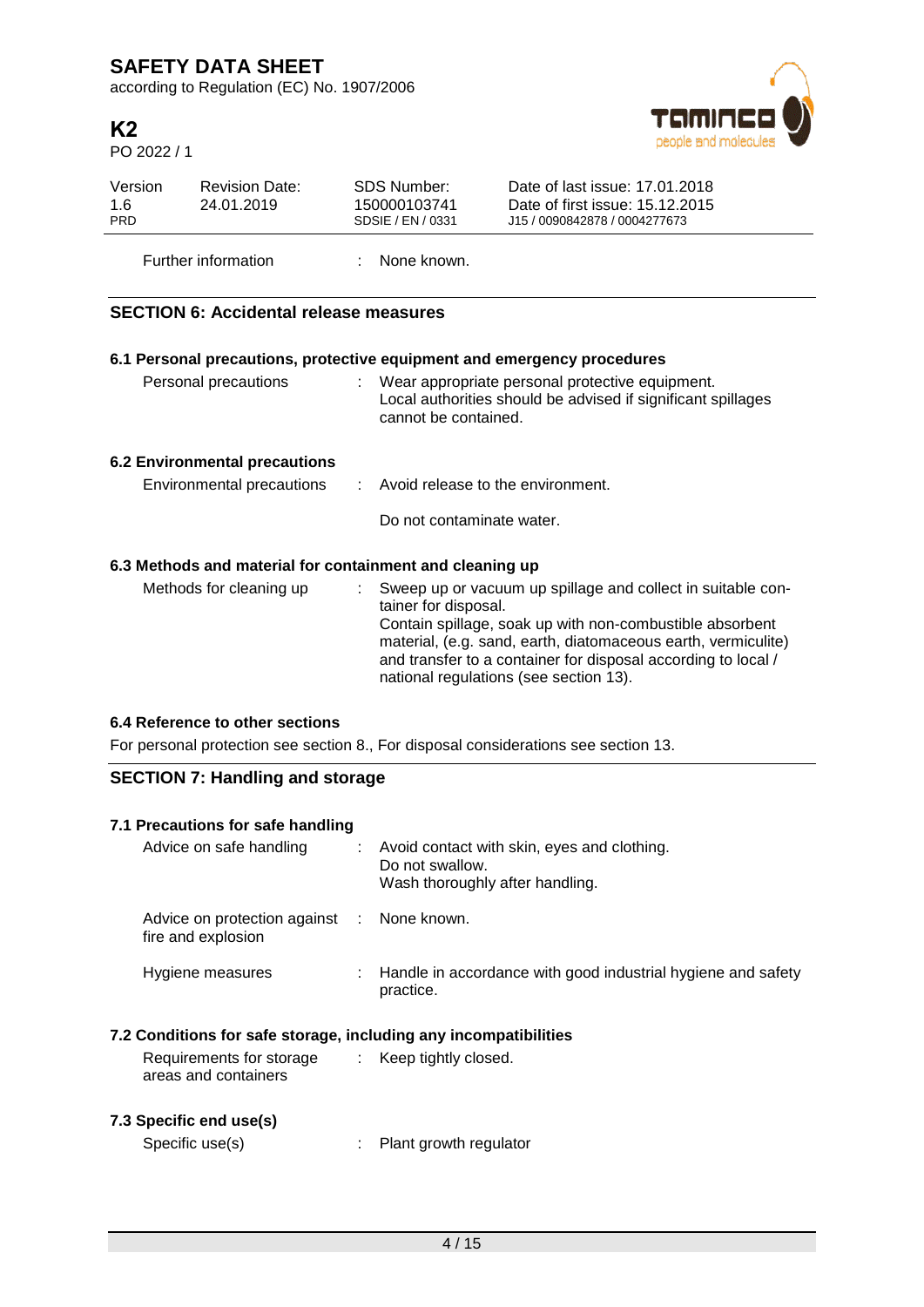according to Regulation (EC) No. 1907/2006

# **K2**

PO 2022 / 1



| Version           | <b>Revision Date:</b> | SDS Number:                       | Date of last issue: 17.01.2018                                   |
|-------------------|-----------------------|-----------------------------------|------------------------------------------------------------------|
| 1.6<br><b>PRD</b> | 24.01.2019            | 150000103741<br>SDSIE / EN / 0331 | Date of first issue: 15.12.2015<br>J15 / 0090842878 / 0004277673 |
|                   |                       |                                   |                                                                  |

## **SECTION 8: Exposure controls/personal protection**

### **8.1 Control parameters**

Contains no substances with occupational exposure limit values.

### **8.2 Exposure controls**

### **Engineering measures**

Good general ventilation (typically 10 air changes per hour) should be used. Ventilation rates should be matched to conditions. If applicable, use process enclosures, local exhaust ventilation, or other engineering controls to maintain airborne levels below recommended exposure limits. If exposure limits have not been established, maintain airborne levels to an acceptable level.

| Personal protective equipment     |  |                                                                                                                                                                                                                                                         |  |  |  |
|-----------------------------------|--|---------------------------------------------------------------------------------------------------------------------------------------------------------------------------------------------------------------------------------------------------------|--|--|--|
| Eye protection                    |  | Safety glasses                                                                                                                                                                                                                                          |  |  |  |
| Hand protection<br><b>Remarks</b> |  | Neoprene gloves Rubber gloves The data about break<br>through time/strength of material are standard values! The<br>exact break through time/strength of material has to be ob-<br>tained from the producer of the protective glove.                    |  |  |  |
| Skin and body protection          |  | Complete suit protecting against chemicals                                                                                                                                                                                                              |  |  |  |
| Respiratory protection            |  | Use respiratory protection unless adequate local exhaust<br>ventilation is provided or exposure assessment demonstrates<br>that exposures are within recommended exposure guidelines.                                                                   |  |  |  |
| Protective measures               |  | Remove respiratory and skin/eye protection only after va-<br>pours have been cleared from the area.<br>Ensure that eye flushing systems and safety showers are<br>located close to the working place.<br>Use personal protective equipment as required. |  |  |  |

### **SECTION 9: Physical and chemical properties**

### **9.1 Information on basic physical and chemical properties**

| Appearance          |    | : liquid                     |
|---------------------|----|------------------------------|
| Colour              | t. | gold                         |
| Odour               |    | amine-like                   |
| Odour Threshold     |    | not determined               |
| рH                  |    | $\pm 4 - 5.7$                |
| Melting point/range |    | not determined               |
|                     |    | : $>100\,^{\circ}\mathrm{C}$ |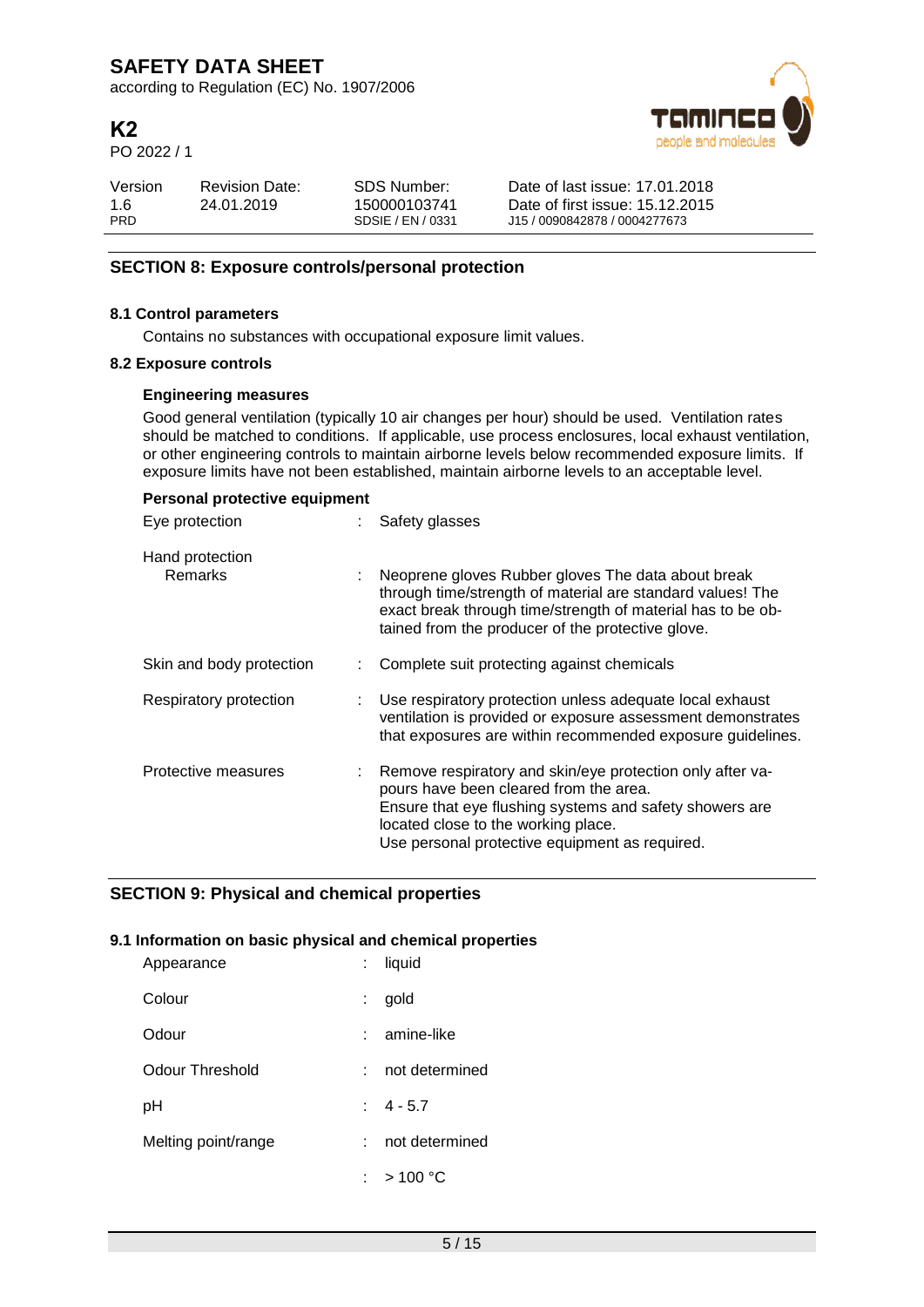according to Regulation (EC) No. 1907/2006

# **K2**

PO 2022 / 1



| Version<br>1.6<br><b>PRD</b> |                 | <b>Revision Date:</b><br>24.01.2019                 |   | SDS Number:<br>150000103741<br>SDSIE / EN / 0331 | Date of last issue: 17.01.2018<br>Date of first issue: 15.12.2015<br>J15 / 0090842878 / 0004277673 |
|------------------------------|-----------------|-----------------------------------------------------|---|--------------------------------------------------|----------------------------------------------------------------------------------------------------|
|                              | Flash point     |                                                     |   | Not applicable                                   |                                                                                                    |
|                              |                 | Evaporation rate                                    |   | not determined                                   |                                                                                                    |
|                              |                 | Upper explosion limit / Upper<br>flammability limit | ÷ | not determined                                   |                                                                                                    |
|                              |                 | Lower explosion limit / Lower<br>flammability limit | ÷ | not determined                                   |                                                                                                    |
|                              |                 | Vapour pressure                                     |   | < $0.00001$ hPa (20 °C)                          |                                                                                                    |
|                              |                 | Relative vapour density                             | ÷ | not determined                                   |                                                                                                    |
|                              |                 | Relative density                                    |   | No data available                                |                                                                                                    |
|                              | Density         |                                                     |   | $1.13$ g/cm $3$                                  |                                                                                                    |
|                              | Solubility(ies) | Water solubility                                    | ÷ | $> 886$ g/l                                      |                                                                                                    |
|                              | octanol/water   | Partition coefficient: n-                           |   | log Pow: -3                                      |                                                                                                    |
|                              |                 | Auto-ignition temperature                           |   | >350 °C                                          |                                                                                                    |
|                              |                 | Decomposition temperature                           |   | not determined                                   |                                                                                                    |
|                              | Viscosity       | Viscosity, dynamic                                  | ÷ | 42.6 mPa.s (20 °C)                               |                                                                                                    |
|                              |                 | Viscosity, kinematic                                | ÷ | not determined                                   |                                                                                                    |
|                              |                 | <b>Explosive properties</b>                         |   | Not explosive                                    |                                                                                                    |
|                              |                 | Oxidizing properties                                | ÷ | Not classified                                   |                                                                                                    |
|                              |                 | 9.2 Other information<br>Flammability (liquids)     |   | The product is not flammable.                    |                                                                                                    |

# **SECTION 10: Stability and reactivity**

### **10.1 Reactivity**

None reasonably foreseeable.

## **10.2 Chemical stability**

Stable under normal conditions.

## **10.3 Possibility of hazardous reactions**

Hazardous reactions : None known.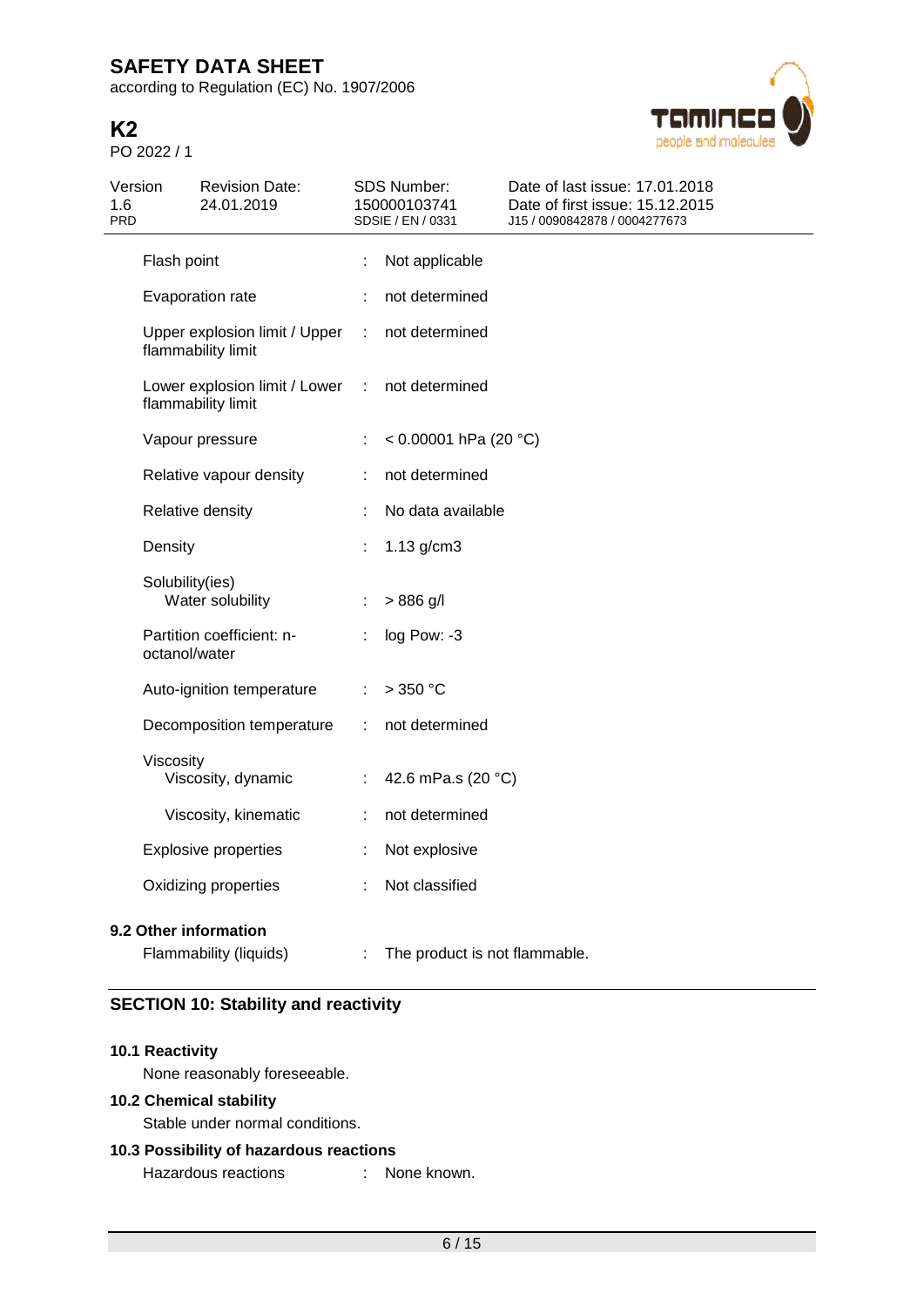according to Regulation (EC) No. 1907/2006

# **K2**

PO 2022 / 1



| Version<br>1.6<br><b>PRD</b> | <b>Revision Date:</b><br>24.01.2019          |                                                               | SDS Number:<br>150000103741<br>SDSIE / EN / 0331 | Date of last issue: 17.01.2018<br>Date of first issue: 15.12.2015<br>J15 / 0090842878 / 0004277673 |  |  |  |
|------------------------------|----------------------------------------------|---------------------------------------------------------------|--------------------------------------------------|----------------------------------------------------------------------------------------------------|--|--|--|
|                              | 10.4 Conditions to avoid                     |                                                               |                                                  |                                                                                                    |  |  |  |
|                              | Conditions to avoid                          |                                                               | None known.                                      |                                                                                                    |  |  |  |
|                              | 10.5 Incompatible materials                  |                                                               |                                                  |                                                                                                    |  |  |  |
|                              | Materials to avoid                           | : Strong acids and oxidizing agents<br><b>Metals</b><br>Water |                                                  |                                                                                                    |  |  |  |
|                              | 10.6 Hazardous decomposition products        |                                                               |                                                  |                                                                                                    |  |  |  |
|                              | Carbon dioxide (CO2)<br>Carbon monoxide      |                                                               |                                                  |                                                                                                    |  |  |  |
|                              | <b>SECTION 11: Toxicological information</b> |                                                               |                                                  |                                                                                                    |  |  |  |
|                              | 11.1 Information on toxicological effects    |                                                               |                                                  |                                                                                                    |  |  |  |
|                              | <b>Acute toxicity</b>                        |                                                               |                                                  |                                                                                                    |  |  |  |
| <b>Product:</b>              | Acute oral toxicity                          |                                                               | LD50 (Rat): 300 - 2,000 mg/kg                    |                                                                                                    |  |  |  |

|  | Remarks: Harmful if swallowed. |
|--|--------------------------------|
|  |                                |

- Acute inhalation toxicity : LC50 (Rat): > 5.32 mg/l Exposure time: 4 h Test atmosphere: dust/mist Remarks: No significant adverse effects were reported
- Acute dermal toxicity : LD50 (Rat): > 2,000 mg/kg

# **Components:**

| <b>Chloromequat chloride:</b> |                                                                                                                                  |
|-------------------------------|----------------------------------------------------------------------------------------------------------------------------------|
| Acute oral toxicity           | : LD50 Oral (Rat): 520 mg/kg                                                                                                     |
| Acute inhalation toxicity     | : $LC50$ (Rat): $> 5.2$ mg/l<br>Exposure time: 4 h<br>Assessment: The substance or mixture has no acute inhala-<br>tion toxicity |
| Acute dermal toxicity         | : LD50 Dermal (Rabbit): $1,250$ mg/kg                                                                                            |
|                               | LD50 Dermal $(Rat):$ > 2,000 mg/kg                                                                                               |

Remarks: No significant adverse effects were reported

# **C6-12-(Alkyl)alcohol,ethoxylated:**

| Acute oral toxicity | : LD50 Oral (Mouse): $528 \text{ mg/kg}$ |
|---------------------|------------------------------------------|
|                     | Remarks: Harmful if swallowed.           |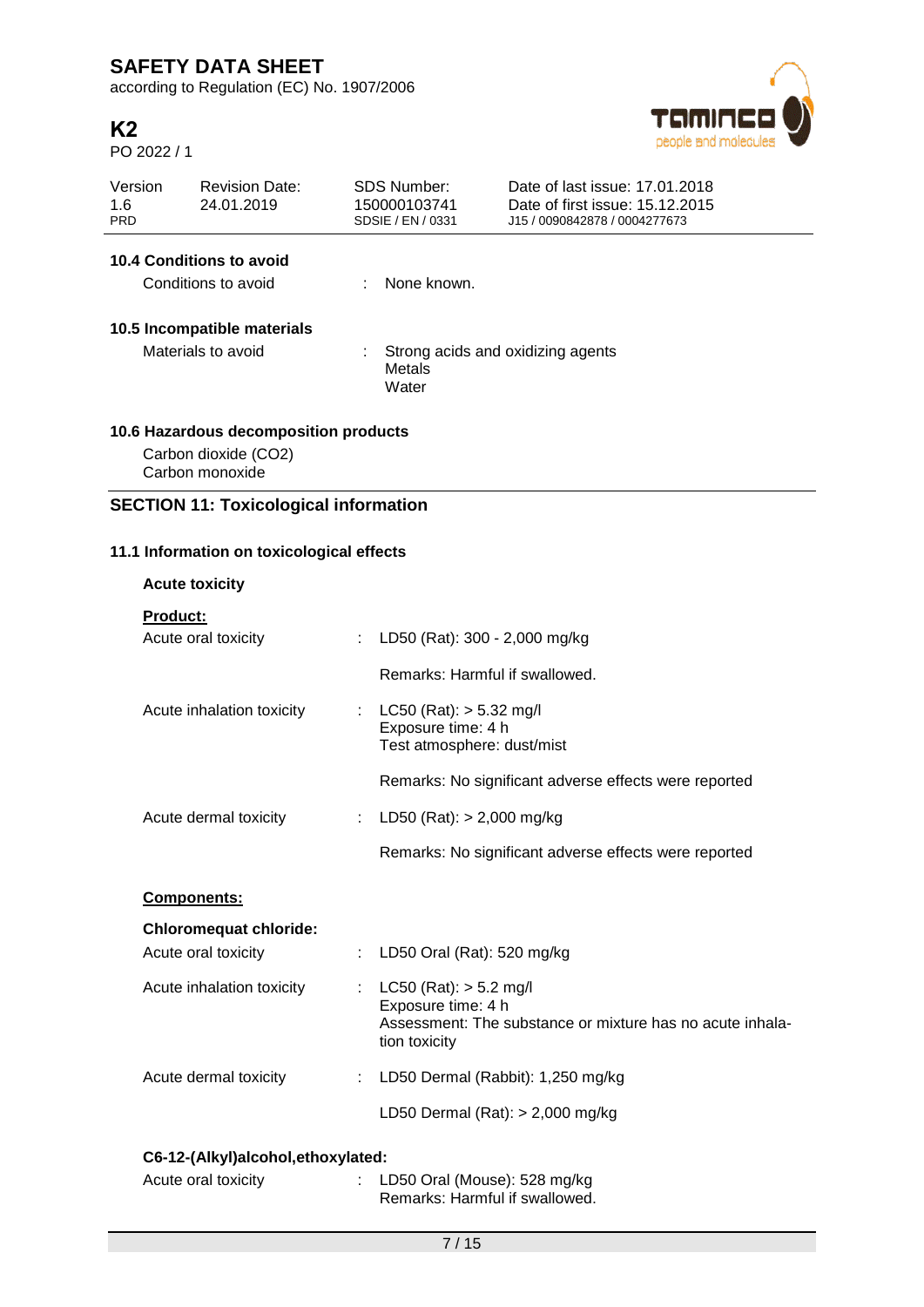according to Regulation (EC) No. 1907/2006

# **K2**

PO 2022 / 1



| Version    | <b>Revision Date:</b> | SDS Number:       | Date of last issue: 17.01.2018  |  |
|------------|-----------------------|-------------------|---------------------------------|--|
| 1.6        | 24.01.2019            | 150000103741      | Date of first issue: 15.12.2015 |  |
| <b>PRD</b> |                       | SDSIE / EN / 0331 | J15 / 0090842878 / 0004277673   |  |
|            |                       |                   |                                 |  |

## **Skin corrosion/irritation**

### **Product:**

Result : No skin irritation

### **Components:**

# **Chloromequat chloride:**

| <b>Species</b> | : Rabbit             |
|----------------|----------------------|
| Exposure time  | : 24 h               |
| Result         | : No skin irritation |

### **Serious eye damage/eye irritation**

## **Product:**

Result : No eye irritation

### **Components:**

## **Chloromequat chloride:**

| <b>Species</b> | : Rabbit            |
|----------------|---------------------|
| Result         | : No eye irritation |

| C6-12-(Alkyl)alcohol, ethoxylated: |  |                              |  |  |  |
|------------------------------------|--|------------------------------|--|--|--|
| Assessment                         |  | : Causes serious eye damage. |  |  |  |
| Result                             |  | : Corrosive                  |  |  |  |

### **Respiratory or skin sensitisation**

### **Product:**

Result : Did not cause sensitisation on laboratory animals.

## **Components:**

## **Chloromequat chloride:**

| Result |  | Did not cause sensitisation on laboratory animals. |  |  |
|--------|--|----------------------------------------------------|--|--|
|--------|--|----------------------------------------------------|--|--|

### **Germ cell mutagenicity**

### **Product:**

| Germ cell mutagenicity-As- | : Did not show mutagenic effects in animal experiments. |
|----------------------------|---------------------------------------------------------|
| sessment                   |                                                         |

### **Components:**

## **Chloromequat chloride:**

Germ cell mutagenicity- As- : Did not show mutagenic effects in animal experiments.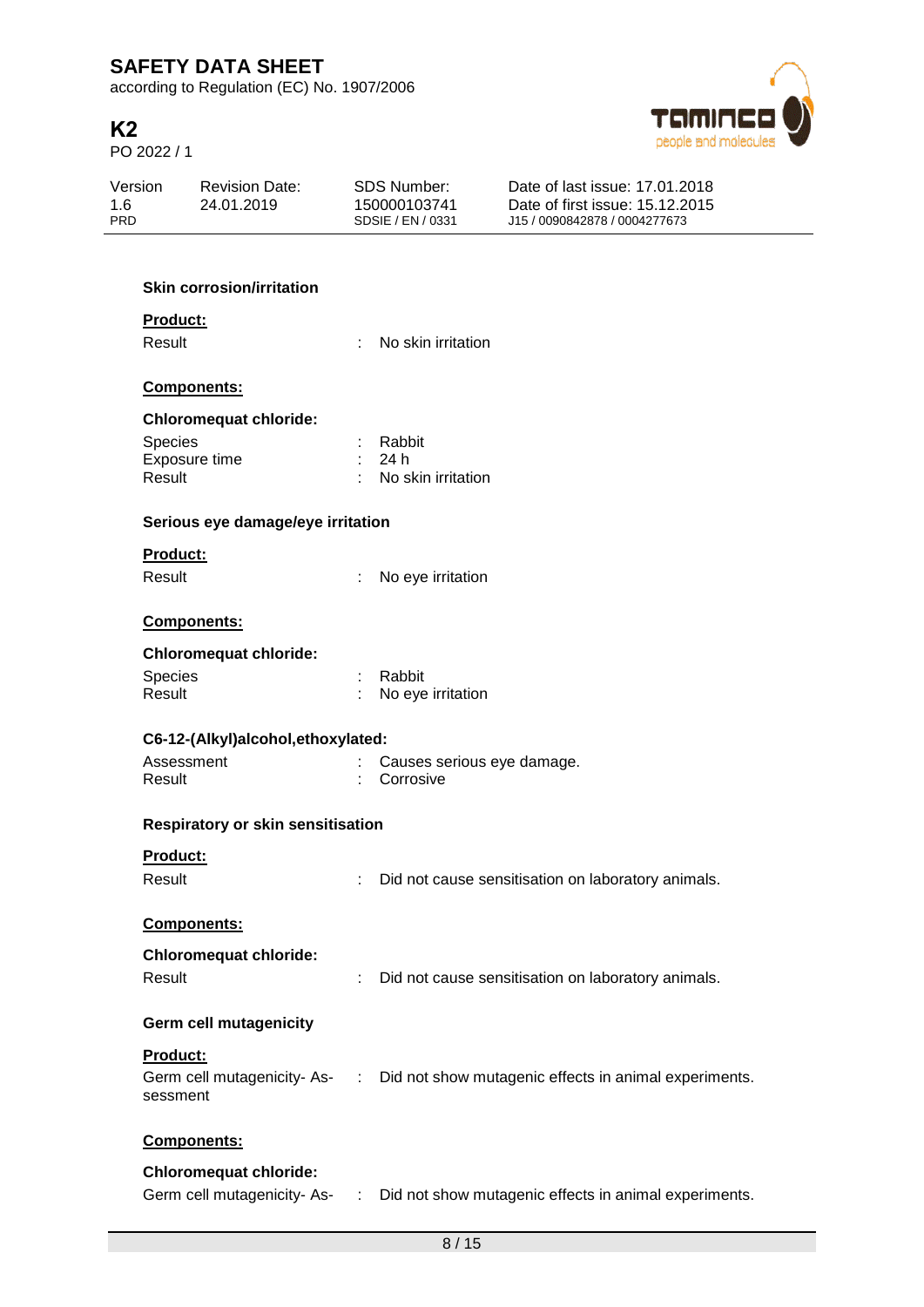according to Regulation (EC) No. 1907/2006

# **K2**

PO 2022 / 1



| Version<br>1.6<br><b>PRD</b> |                      | <b>Revision Date:</b><br>24.01.2019                          |    | <b>SDS Number:</b><br>150000103741<br>SDSIE / EN / 0331 | Date of last issue: 17.01.2018<br>Date of first issue: 15.12.2015<br>J15 / 0090842878 / 0004277673 |
|------------------------------|----------------------|--------------------------------------------------------------|----|---------------------------------------------------------|----------------------------------------------------------------------------------------------------|
|                              | sessment             |                                                              |    |                                                         |                                                                                                    |
|                              |                      | Carcinogenicity                                              |    |                                                         |                                                                                                    |
|                              | Product:<br>ment     | Carcinogenicity - Assess-                                    |    |                                                         | : Did not show carcinogenic effects in animal experiments.                                         |
|                              | Components:          |                                                              |    |                                                         |                                                                                                    |
|                              | ment                 | <b>Chloromequat chloride:</b><br>Carcinogenicity - Assess-   | ÷  |                                                         | Did not show carcinogenic effects in animal experiments.                                           |
|                              |                      | <b>Reproductive toxicity</b>                                 |    |                                                         |                                                                                                    |
|                              | Product:<br>sessment | Reproductive toxicity - As-                                  |    | : No toxicity to reproduction                           | Did not show teratogenic effects in animal experiments.                                            |
|                              | <b>Components:</b>   |                                                              |    |                                                         |                                                                                                    |
|                              | sessment             | <b>Chloromequat chloride:</b><br>Reproductive toxicity - As- | ÷. | No toxicity to reproduction                             | Did not show teratogenic effects in animal experiments.                                            |
|                              |                      | <b>STOT - single exposure</b>                                |    |                                                         |                                                                                                    |
|                              | Product:<br>Remarks  |                                                              |    | No data available                                       |                                                                                                    |
|                              |                      | <b>STOT - repeated exposure</b>                              |    |                                                         |                                                                                                    |
|                              | Product:<br>Remarks  |                                                              | ÷  | No data available                                       |                                                                                                    |
|                              |                      | <b>Aspiration toxicity</b>                                   |    |                                                         |                                                                                                    |
|                              | <b>Product:</b>      | No aspiration toxicity classification                        |    |                                                         |                                                                                                    |
|                              |                      | <b>Further information</b>                                   |    |                                                         |                                                                                                    |
|                              | Product:<br>Remarks  |                                                              |    | None known.                                             |                                                                                                    |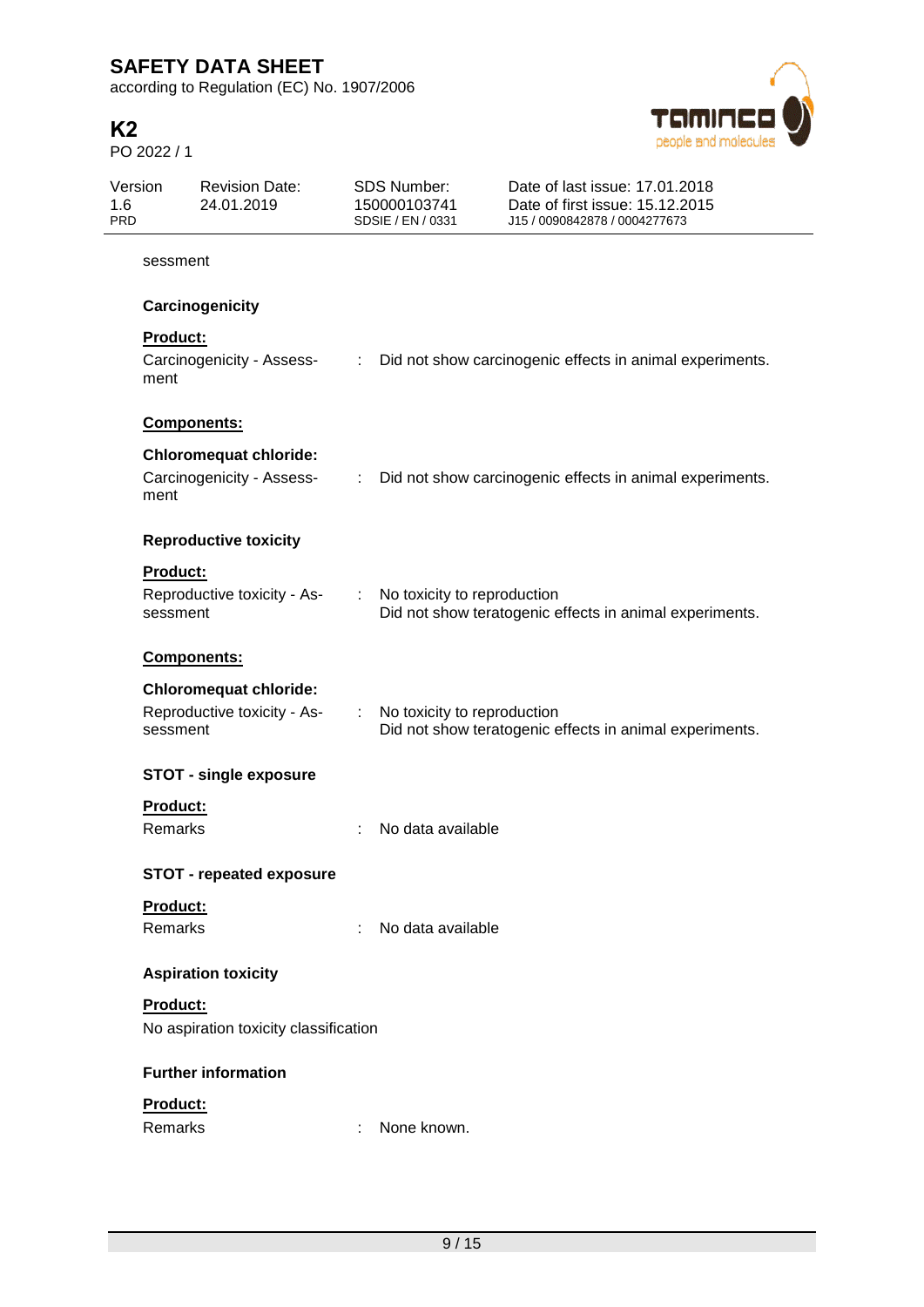according to Regulation (EC) No. 1907/2006

# **K2**

PO 2022 / 1



| Version    | <b>Revision Date:</b> | SDS Number:       | Date of last issue: 17.01.2018  |
|------------|-----------------------|-------------------|---------------------------------|
| 1.6        | 24.01.2019            | 150000103741      | Date of first issue: 15.12.2015 |
| <b>PRD</b> |                       | SDSIE / EN / 0331 | J15 / 0090842878 / 0004277673   |

# **SECTION 12: Ecological information**

## **12.1 Toxicity**

| <b>Product:</b>                                                                  |                                                                                            |
|----------------------------------------------------------------------------------|--------------------------------------------------------------------------------------------|
| Toxicity to fish                                                                 | LC50 (Oncorhynchus mykiss (rainbow trout)): > 100 mg/l<br>Exposure time: 96 h              |
| Toxicity to daphnia and other :<br>aquatic invertebrates                         | EC50 (Daphnia magna (Water flea)): 31.7 mg/l<br>Exposure time: 48 h                        |
| Toxicity to algae                                                                | EC50 (Pseudokirchneriella subcapitata (green algae)): > 100<br>mg/l<br>Exposure time: 72 h |
|                                                                                  | EC10 (Lemna gibba (gibbous duckweed)): 0.113 mg/l                                          |
| Components:                                                                      |                                                                                            |
| <b>Chloromequat chloride:</b>                                                    |                                                                                            |
| Toxicity to fish                                                                 | LC50 (Oncorhynchus mykiss (rainbow trout)): > 100 mg/l<br>Exposure time: 96 h              |
| Toxicity to daphnia and other :<br>aquatic invertebrates                         | EC50 (Daphnia (water flea)): 31.7 mg/l<br>Exposure time: 48 h                              |
| Toxicity to algae                                                                | : ErC50 (Lemna gibba (gibbous duckweed)): 28 mg/l<br>Exposure time: 7 d                    |
|                                                                                  | EbC50 (Lemna gibba (gibbous duckweed)): 5.3 mg/l<br>Exposure time: 7 d                     |
|                                                                                  | NOEC (Lemna gibba (gibbous duckweed)): 0.1 mg/l                                            |
| Toxicity to microorganisms                                                       | IC50 (Bacteria): 43 mg/l<br>Exposure time: 3 h                                             |
| Toxicity to fish (Chronic tox-<br>icity)                                         | NOEC: 43.1 mg/l<br>Exposure time: 21 d<br>Species: Oncorhynchus mykiss (rainbow trout)     |
| Toxicity to daphnia and other :<br>aquatic invertebrates (Chron-<br>ic toxicity) | NOEC: 2.4 mg/l<br>Exposure time: 21 d<br>Species: Daphnia magna (Water flea)               |
|                                                                                  |                                                                                            |

# **12.2 Persistence and degradability**

### **Product:**

| Biodegradability | Biodegradation: 50 %     |
|------------------|--------------------------|
|                  | Exposure time: 26 - 34 d |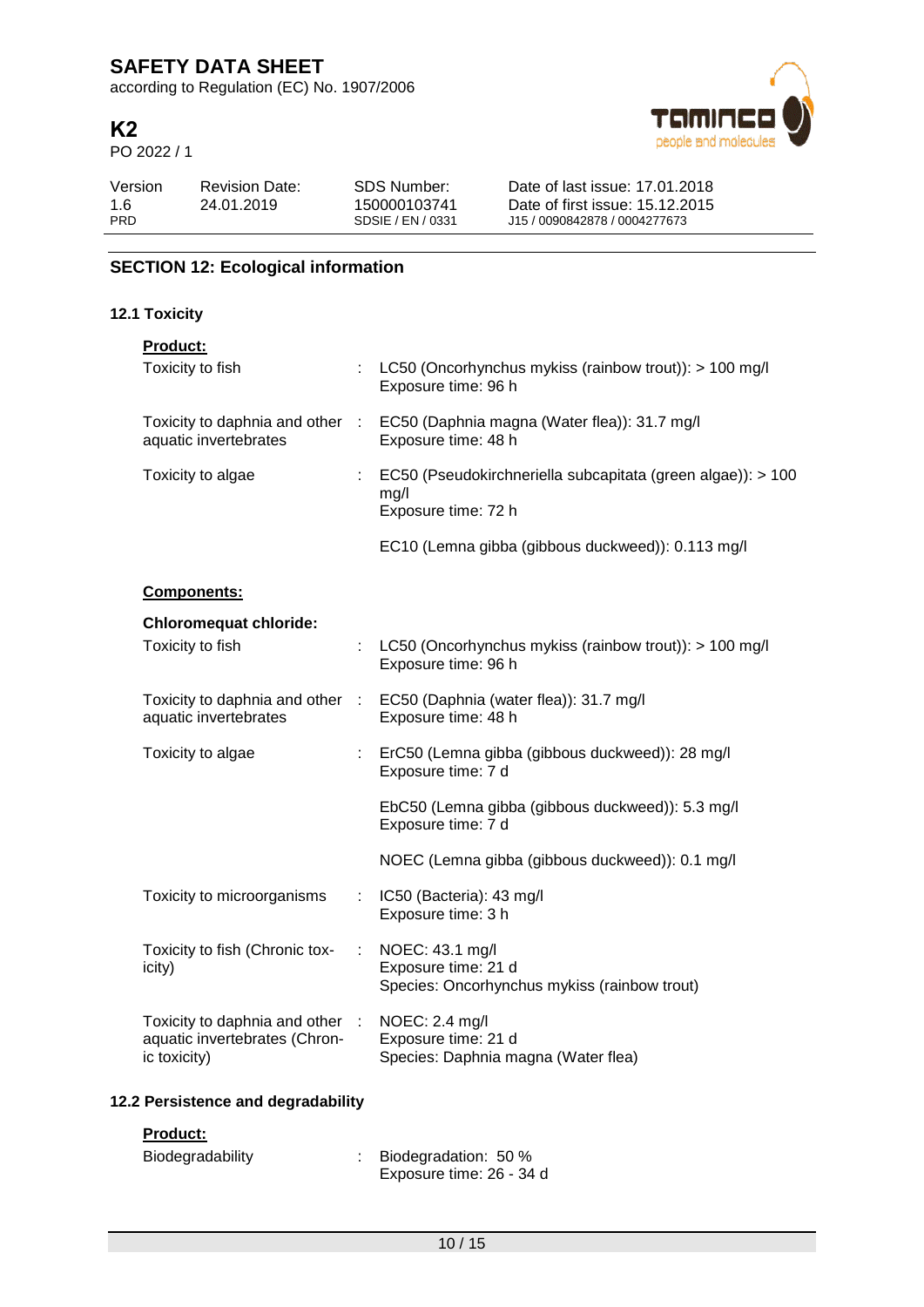according to Regulation (EC) No. 1907/2006

# **K2**

PO 2022 / 1



| Version<br>1.6<br><b>PRD</b>            |                   | <b>Revision Date:</b><br>24.01.2019               | <b>SDS Number:</b><br>150000103741<br>SDSIE / EN / 0331 | Date of last issue: 17.01.2018<br>Date of first issue: 15.12.2015<br>J15 / 0090842878 / 0004277673                                                                                       |  |  |
|-----------------------------------------|-------------------|---------------------------------------------------|---------------------------------------------------------|------------------------------------------------------------------------------------------------------------------------------------------------------------------------------------------|--|--|
|                                         |                   | Components:                                       |                                                         |                                                                                                                                                                                          |  |  |
|                                         |                   | <b>Chloromequat chloride:</b><br>Biodegradability | Result: Readily biodegradable.                          |                                                                                                                                                                                          |  |  |
|                                         |                   | 12.3 Bioaccumulative potential                    |                                                         |                                                                                                                                                                                          |  |  |
|                                         | Product:          | <b>Bioaccumulation</b>                            | Remarks: Bioaccumulation is unlikely.                   |                                                                                                                                                                                          |  |  |
|                                         |                   | 12.4 Mobility in soil                             |                                                         |                                                                                                                                                                                          |  |  |
|                                         | <b>Product:</b>   |                                                   |                                                         |                                                                                                                                                                                          |  |  |
|                                         | Stability in soil |                                                   | Remarks: Not expected to adsorb on soil.                |                                                                                                                                                                                          |  |  |
| 12.5 Results of PBT and vPvB assessment |                   |                                                   |                                                         |                                                                                                                                                                                          |  |  |
|                                         | Product:          |                                                   |                                                         |                                                                                                                                                                                          |  |  |
|                                         | Assessment        |                                                   | 0.1% or higher                                          | This substance/mixture contains no components considered<br>to be either persistent, bioaccumulative and toxic (PBT), or<br>very persistent and very bioaccumulative (vPvB) at levels of |  |  |
|                                         |                   | 12.6 Other adverse effects                        |                                                         |                                                                                                                                                                                          |  |  |
|                                         |                   | No data available                                 |                                                         |                                                                                                                                                                                          |  |  |
|                                         |                   | <b>SECTION 13: Disposal considerations</b>        |                                                         |                                                                                                                                                                                          |  |  |
|                                         |                   | 13.1 Waste treatment methods                      |                                                         |                                                                                                                                                                                          |  |  |
|                                         | Product           |                                                   |                                                         | Dispose of in accordance with local regulations.                                                                                                                                         |  |  |
|                                         |                   | Contaminated packaging                            | dling site for recycling or disposal.                   | Empty containers should be taken to an approved waste han-                                                                                                                               |  |  |
|                                         |                   | <b>SECTION 14: Transport information</b>          |                                                         |                                                                                                                                                                                          |  |  |

| 14.1 UN number               |    |                                                    |
|------------------------------|----|----------------------------------------------------|
| <b>ADN</b>                   |    | $\pm$ UN 1760                                      |
| <b>ADR</b>                   |    | $\pm$ UN 1760                                      |
| <b>IMDG</b>                  | t. | UN 1760                                            |
| <b>IATA</b>                  |    | $:$ UN 1760                                        |
| 14.2 UN proper shipping name |    |                                                    |
| <b>ADN</b>                   | t. | CORROSIVE LIQUID, N.O.S.<br>(Chlormequat chloride) |
| ADR                          | t. | CORROSIVE LIQUID, N.O.S.                           |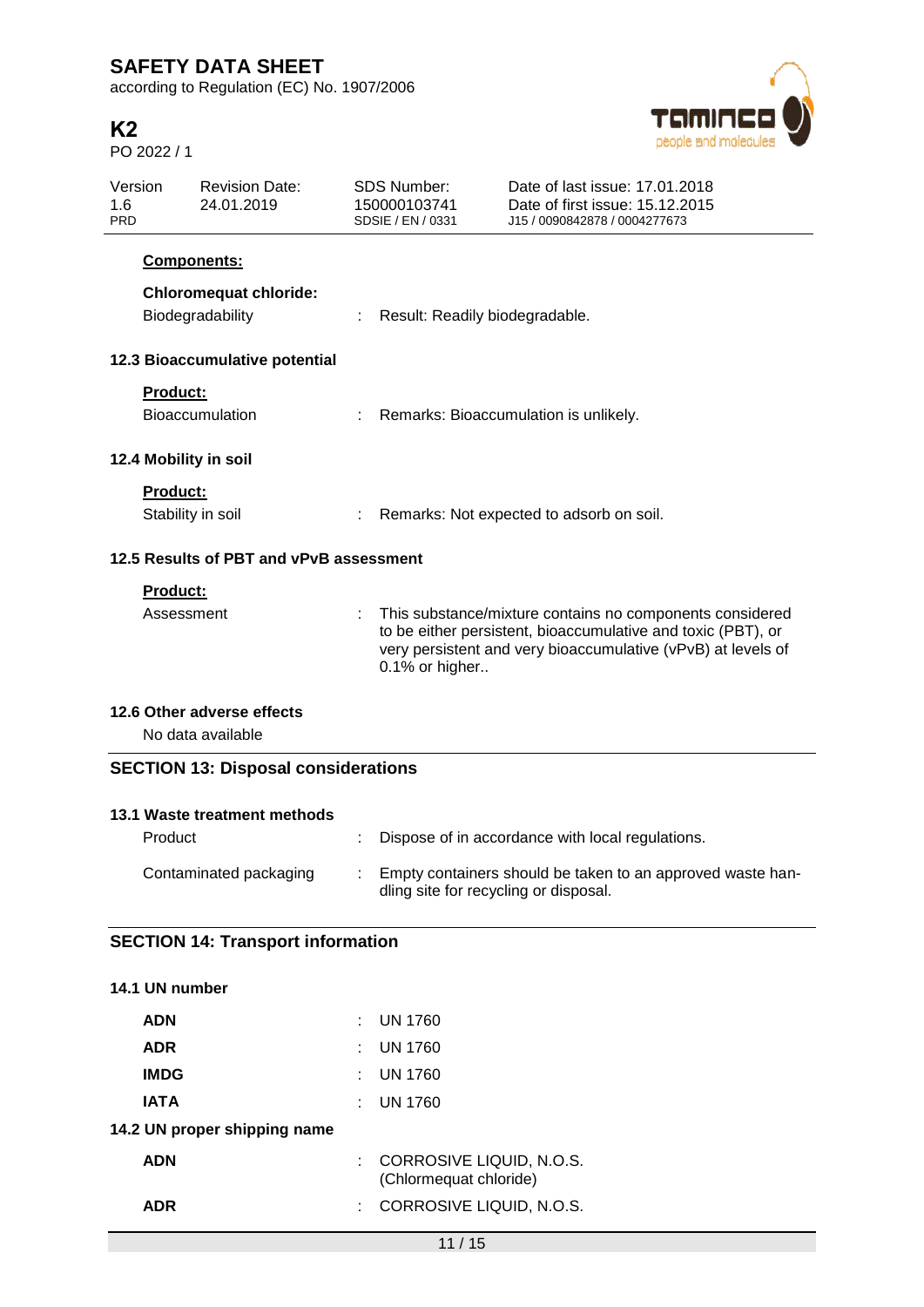according to Regulation (EC) No. 1907/2006

# **K2**

PO 2022 / 1



| 1.6<br><b>PRD</b>               | Version                                    | <b>Revision Date:</b><br>24.01.2019                                                                           |    | SDS Number:<br>150000103741<br>SDSIE / EN / 0331                                  | Date of last issue: 17.01.2018<br>Date of first issue: 15.12.2015<br>J15 / 0090842878 / 0004277673 |  |  |  |  |
|---------------------------------|--------------------------------------------|---------------------------------------------------------------------------------------------------------------|----|-----------------------------------------------------------------------------------|----------------------------------------------------------------------------------------------------|--|--|--|--|
|                                 | <b>IMDG</b>                                |                                                                                                               | ÷  | (Chlormequat chloride)<br>CORROSIVE LIQUID, N.O.S.                                |                                                                                                    |  |  |  |  |
|                                 | <b>IATA</b>                                |                                                                                                               |    | (Chlormequat chloride)<br>Corrosive liquid, n.o.s.<br>t<br>(Chlormequat chloride) |                                                                                                    |  |  |  |  |
| 14.3 Transport hazard class(es) |                                            |                                                                                                               |    |                                                                                   |                                                                                                    |  |  |  |  |
|                                 | <b>ADN</b>                                 |                                                                                                               |    | 8                                                                                 |                                                                                                    |  |  |  |  |
|                                 | <b>ADR</b>                                 |                                                                                                               |    | 8                                                                                 |                                                                                                    |  |  |  |  |
|                                 | <b>IMDG</b>                                |                                                                                                               |    | 8                                                                                 |                                                                                                    |  |  |  |  |
|                                 | <b>IATA</b>                                |                                                                                                               | t  | 8                                                                                 |                                                                                                    |  |  |  |  |
|                                 |                                            | 14.4 Packing group                                                                                            |    |                                                                                   |                                                                                                    |  |  |  |  |
|                                 | <b>ADN</b><br>Labels                       | Packing group<br><b>Classification Code</b><br><b>Hazard Identification Number</b>                            |    | Ш<br>C <sub>9</sub><br>80<br>8                                                    |                                                                                                    |  |  |  |  |
|                                 | <b>ADR</b><br>Labels                       | Packing group<br><b>Classification Code</b><br><b>Hazard Identification Number</b><br>Tunnel restriction code |    | Ш<br>C <sub>9</sub><br>80<br>8<br>(E)                                             |                                                                                                    |  |  |  |  |
|                                 | <b>IMDG</b><br>Labels<br>EmS Code          | Packing group                                                                                                 |    | Ш<br>8<br>$F-A, S-B$                                                              |                                                                                                    |  |  |  |  |
|                                 | <b>IATA (Cargo)</b><br>aircraft)<br>Labels | Packing instruction (cargo<br>Packing instruction (LQ)<br>Packing group                                       | t. | 856<br>Y841<br>Ш<br>Corrosive                                                     |                                                                                                    |  |  |  |  |
|                                 | ger aircraft)                              | <b>IATA (Passenger)</b><br>Packing instruction (passen-                                                       |    | 852                                                                               |                                                                                                    |  |  |  |  |
|                                 | Labels                                     | Packing instruction (LQ)<br>Packing group                                                                     |    | Y841<br>$\mathbf{III}$<br>Corrosive                                               |                                                                                                    |  |  |  |  |
|                                 | <b>14.5 Environmental hazards</b>          |                                                                                                               |    |                                                                                   |                                                                                                    |  |  |  |  |
|                                 | <b>ADN</b>                                 | Environmentally hazardous                                                                                     |    | no                                                                                |                                                                                                    |  |  |  |  |
|                                 | <b>ADR</b>                                 | Environmentally hazardous                                                                                     |    | no                                                                                |                                                                                                    |  |  |  |  |
|                                 | <b>IMDG</b>                                |                                                                                                               |    |                                                                                   |                                                                                                    |  |  |  |  |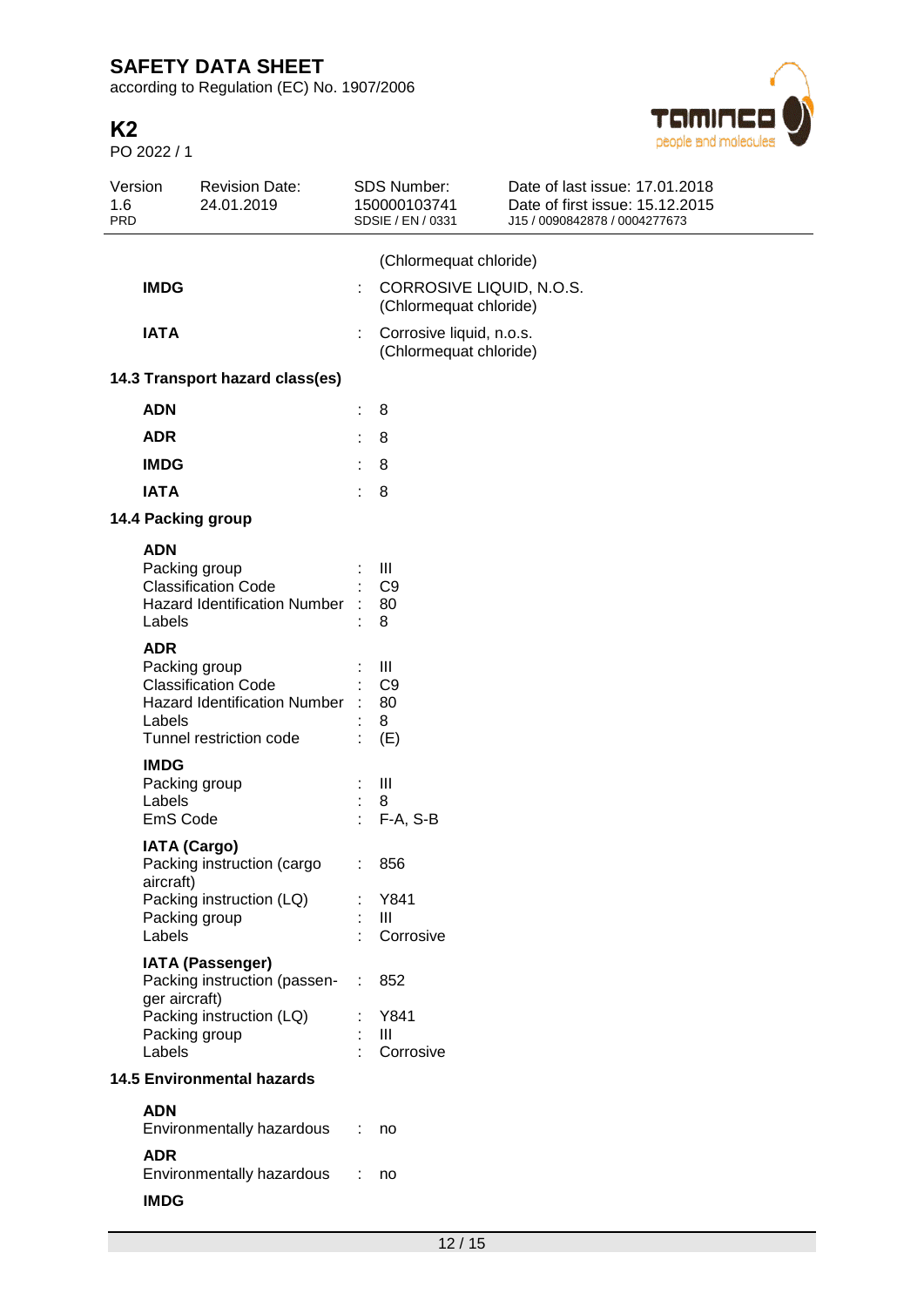according to Regulation (EC) No. 1907/2006

# **K2**

PO 2022 / 1



| Version    | <b>Revision Date:</b> | SDS Number:       | Date of last issue: 17.01.2018  |
|------------|-----------------------|-------------------|---------------------------------|
| 1.6        | 24.01.2019            | 150000103741      | Date of first issue: 15.12.2015 |
| <b>PRD</b> |                       | SDSIE / EN / 0331 | J15 / 0090842878 / 0004277673   |

Marine pollutant : no

### **14.6 Special precautions for user**

The transport classification(s) provided herein are for informational purposes only, and solely based upon the properties of the unpackaged material as it is described within this Safety Data Sheet. Transportation classifications may vary by mode of transportation, package sizes, and variations in regional or country regulations.

### **14.7 Transport in bulk according to Annex II of Marpol and the IBC Code**

Not applicable for product as supplied.

## **SECTION 15: Regulatory information**

| ture | 15.1 Safety, health and environmental regulations/legislation specific for the substance or mix-                                                           |                       |                                                                                                                                     |   |                    |                     |
|------|------------------------------------------------------------------------------------------------------------------------------------------------------------|-----------------------|-------------------------------------------------------------------------------------------------------------------------------------|---|--------------------|---------------------|
|      | REACH - Candidate List of Substances of Very High<br>Concern for Authorisation (Article 59).                                                               |                       |                                                                                                                                     | ÷ | Not applicable     |                     |
|      | Regulation (EC) No 1005/2009 on substances that de-<br>plete the ozone layer                                                                               |                       |                                                                                                                                     | ÷ | Not applicable     |                     |
|      | Regulation (EC) No 850/2004 on persistent organic pol-<br>lutants                                                                                          |                       |                                                                                                                                     | ÷ | Not applicable     |                     |
|      | Seveso III: Directive 2012/18/EU of the European Parliament and of the Council on the control of<br>major-accident hazards involving dangerous substances. |                       |                                                                                                                                     |   |                    |                     |
|      | E2                                                                                                                                                         |                       | <b>ENVIRONMENTAL</b><br><b>HAZARDS</b>                                                                                              |   | Quantity 1<br>200t | Quantity 2<br>500 t |
|      | Volatile organic compounds                                                                                                                                 | $\mathbb{C}^{\times}$ | Directive 2010/75/EU of 24 November 2010 on industrial<br>emissions (integrated pollution prevention and control)<br>Not applicable |   |                    |                     |
|      | The components of this product are reported in the following inventories:                                                                                  |                       |                                                                                                                                     |   |                    |                     |
|      | <b>TSCA</b>                                                                                                                                                |                       | On TSCA Inventory                                                                                                                   |   |                    |                     |
|      | <b>DSL</b>                                                                                                                                                 |                       | All components of this product are on the Canadian DSL                                                                              |   |                    |                     |
|      | <b>AICS</b>                                                                                                                                                |                       | On the inventory, or in compliance with the inventory                                                                               |   |                    |                     |
|      | <b>ENCS</b>                                                                                                                                                |                       | Not in compliance with the inventory                                                                                                |   |                    |                     |
|      | <b>ISHL</b>                                                                                                                                                |                       | On the inventory, or in compliance with the inventory                                                                               |   |                    |                     |
|      | <b>KECI</b>                                                                                                                                                | ÷                     | On the inventory, or in compliance with the inventory                                                                               |   |                    |                     |
|      | <b>PICCS</b>                                                                                                                                               | ÷                     | Not in compliance with the inventory                                                                                                |   |                    |                     |
|      | <b>IECSC</b>                                                                                                                                               | ÷                     | On the inventory, or in compliance with the inventory                                                                               |   |                    |                     |
|      | <b>TCSI</b>                                                                                                                                                |                       | On the inventory, or in compliance with the inventory                                                                               |   |                    |                     |
|      |                                                                                                                                                            |                       |                                                                                                                                     |   |                    |                     |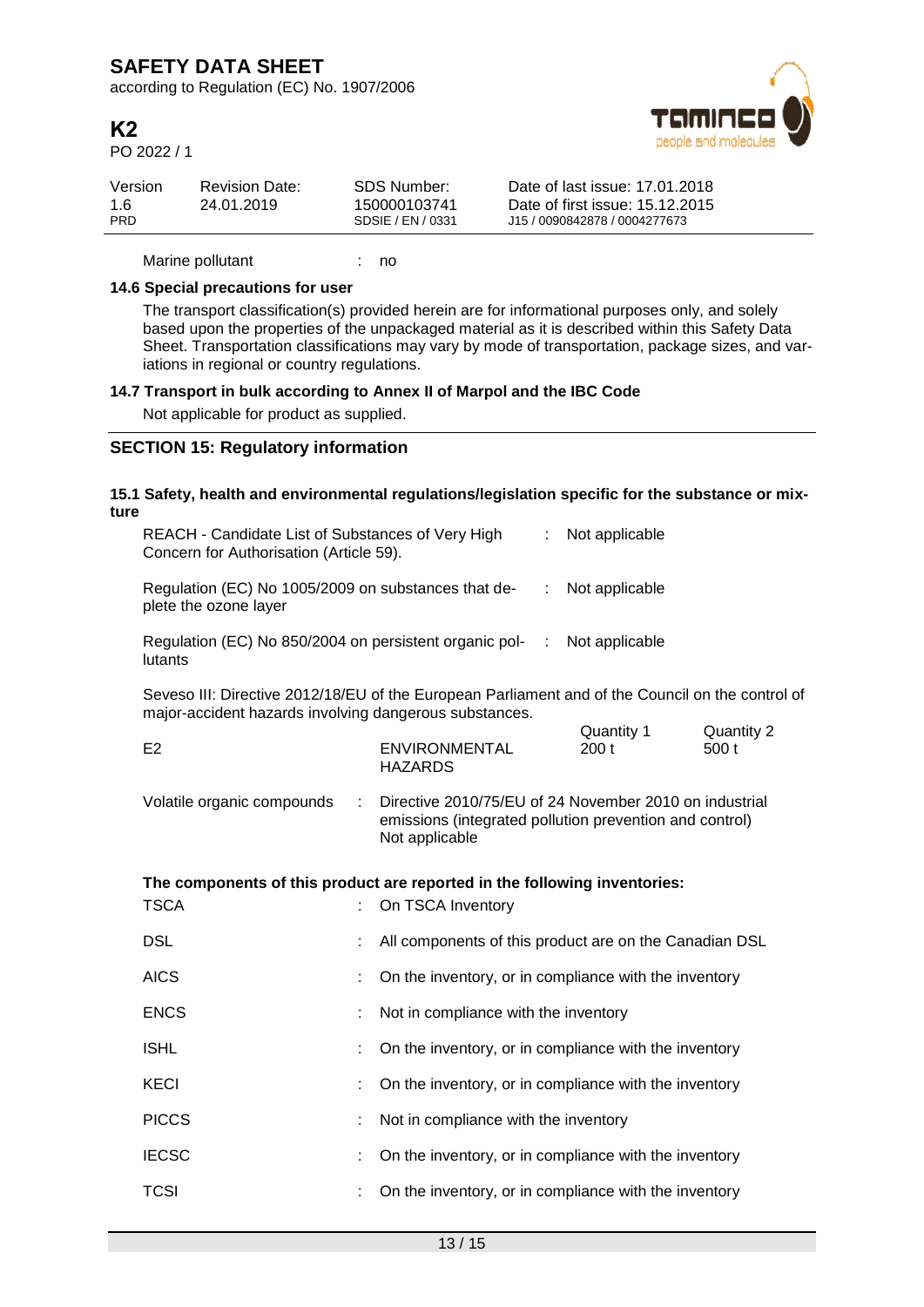according to Regulation (EC) No. 1907/2006

# **K2**

PO 2022 / 1



| Version    | <b>Revision Date:</b> | SDS Number:       | Date of last issue: 17.01.2018  |
|------------|-----------------------|-------------------|---------------------------------|
| 1.6        | 24.01.2019            | 150000103741      | Date of first issue: 15.12.2015 |
| <b>PRD</b> |                       | SDSIE / EN / 0331 | J15 / 0090842878 / 0004277673   |

**15.2 Chemical safety assessment** None.

## **SECTION 16: Other information**

### **Full text of H-Statements**

| <b>Full text of other abbreviations</b> |  |                                            |
|-----------------------------------------|--|--------------------------------------------|
| H318                                    |  | : Causes serious eye damage.               |
| H312                                    |  | $\therefore$ Harmful in contact with skin. |
| H302                                    |  | : Harmful if swallowed.                    |

| Acute Tox. | Acute toxicity       |
|------------|----------------------|
| Eye Dam.   | : Serious eye damage |

ADN - European Agreement concerning the International Carriage of Dangerous Goods by Inland Waterways; ADR - European Agreement concerning the International Carriage of Dangerous Goods by Road; AICS - Australian Inventory of Chemical Substances; ASTM - American Society for the Testing of Materials: bw - Body weight: CLP - Classification Labelling Packaging Regulation; Regulation (EC) No 1272/2008; CMR - Carcinogen, Mutagen or Reproductive Toxicant; DIN - Standard of the German Institute for Standardisation; DSL - Domestic Substances List (Canada); ECHA - European Chemicals Agency; EC-Number - European Community number; ECx - Concentration associated with x% response; ELx - Loading rate associated with x% response; EmS - Emergency Schedule; ENCS - Existing and New Chemical Substances (Japan); ErCx - Concentration associated with x% growth rate response; GHS - Globally Harmonized System; GLP - Good Laboratory Practice; IARC - International Agency for Research on Cancer; IATA - International Air Transport Association; IBC - International Code for the Construction and Equipment of Ships carrying Dangerous Chemicals in Bulk; IC50 - Half maximal inhibitory concentration; ICAO - International Civil Aviation Organization; IECSC - Inventory of Existing Chemical Substances in China; IMDG - International Maritime Dangerous Goods; IMO - International Maritime Organization; ISHL - Industrial Safety and Health Law (Japan); ISO - International Organisation for Standardization; KECI - Korea Existing Chemicals Inventory; LC50 - Lethal Concentration to 50 % of a test population; LD50 - Lethal Dose to 50% of a test population (Median Lethal Dose); MARPOL - International Convention for the Prevention of Pollution from Ships; n.o.s. - Not Otherwise Specified; NO(A)EC - No Observed (Adverse) Effect Concentration; NO(A)EL - No Observed (Adverse) Effect Level; NOELR - No Observable Effect Loading Rate; NZIoC - New Zealand Inventory of Chemicals; OECD - Organization for Economic Co-operation and Development; OPPTS - Office of Chemical Safety and Pollution Prevention; PBT - Persistent, Bioaccumulative and Toxic substance; PICCS - Philippines Inventory of Chemicals and Chemical Substances; (Q)SAR - (Quantitative) Structure Activity Relationship; REACH - Regulation (EC) No 1907/2006 of the European Parliament and of the Council concerning the Registration, Evaluation, Authorisation and Restriction of Chemicals; RID - Regulations concerning the International Carriage of Dangerous Goods by Rail; SADT - Self-Accelerating Decomposition Temperature; SDS - Safety Data Sheet; SVHC - Substance of Very High Concern; TCSI - Taiwan Chemical Substance Inventory; TRGS - Technical Rule for Hazardous Substances; TSCA - Toxic Substances Control Act (United States); UN - United Nations; vPvB - Very Persistent and Very Bioaccumulative

| <b>Further information</b>                                                |      |                        |  |  |  |  |
|---------------------------------------------------------------------------|------|------------------------|--|--|--|--|
| <b>Classification procedure:</b><br><b>Classification of the mixture:</b> |      |                        |  |  |  |  |
| Acute Tox. 4                                                              | H302 | On basis of test data. |  |  |  |  |
| Aquatic Chronic 3                                                         | H412 | On basis of test data. |  |  |  |  |